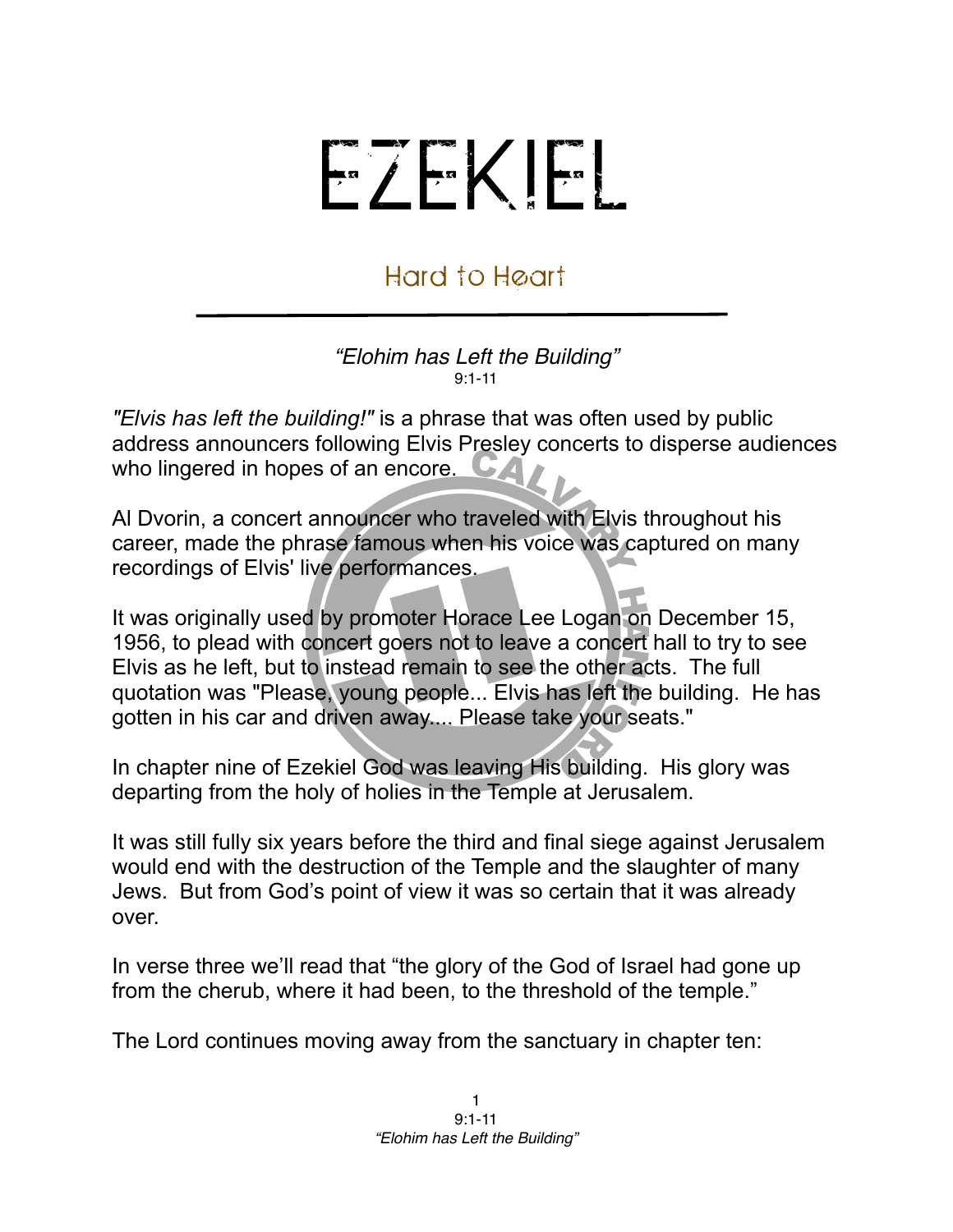Ezekiel 10:19 And the cherubim lifted their wings and mounted up from the earth in my sight. When they went out, the wheels were beside them; and they stood at the door of the east gate of the Lord's house, and the glory of the God of Israel was above them.

In chapter eleven the Lord exits the city itself:

Ezekiel 11:22 So the cherubim lifted up their wings, with the wheels beside them, and the glory of the God of Israel was high above them.

Ezekiel 11:23 And the glory of the Lord went up from the midst of the city and stood on the mountain, which is on the east side of the city.

Can God's glory depart from a church?

- Jesus warned the first century church at Ephesus that if they did not repent and return to their first love for Him that He would remove the power of their testimony.
- He told the church at Sardis that even though they had a name that they were alive they were really dead.

Let's follow the Lord as He departs the Temple in the sixth century with an eye towards avoiding His removing the power of His testimony or falling into thinking we are alive when we are really dead.

Ezekiel 9:1 Then He called out in my hearing with a loud voice, saying, "Let those who have charge over the city draw near, each with a deadly weapon in his hand." Ezekiel 9:2 And suddenly six men came from the direction of the upper gate, which faces north, each with his battle-ax in his hand. One man among them was clothed with linen and had a writer's inkhorn at his side. They went in and stood beside the bronze altar.

When we last left Ezekiel he had been transported by the Spirit in a vision from his home in Tel Abib, Babylon, to the Temple at Jerusalem. There the Lord showed him a number of abominable idolatrous practices being performed by the Jews.

God's longsuffering waited for the people to repent. He more than waited; He warned. But the time for waiting and warning was ended.

He called for "six men," who by their description and duties we understand to be angels. They are said to "have charge over the city."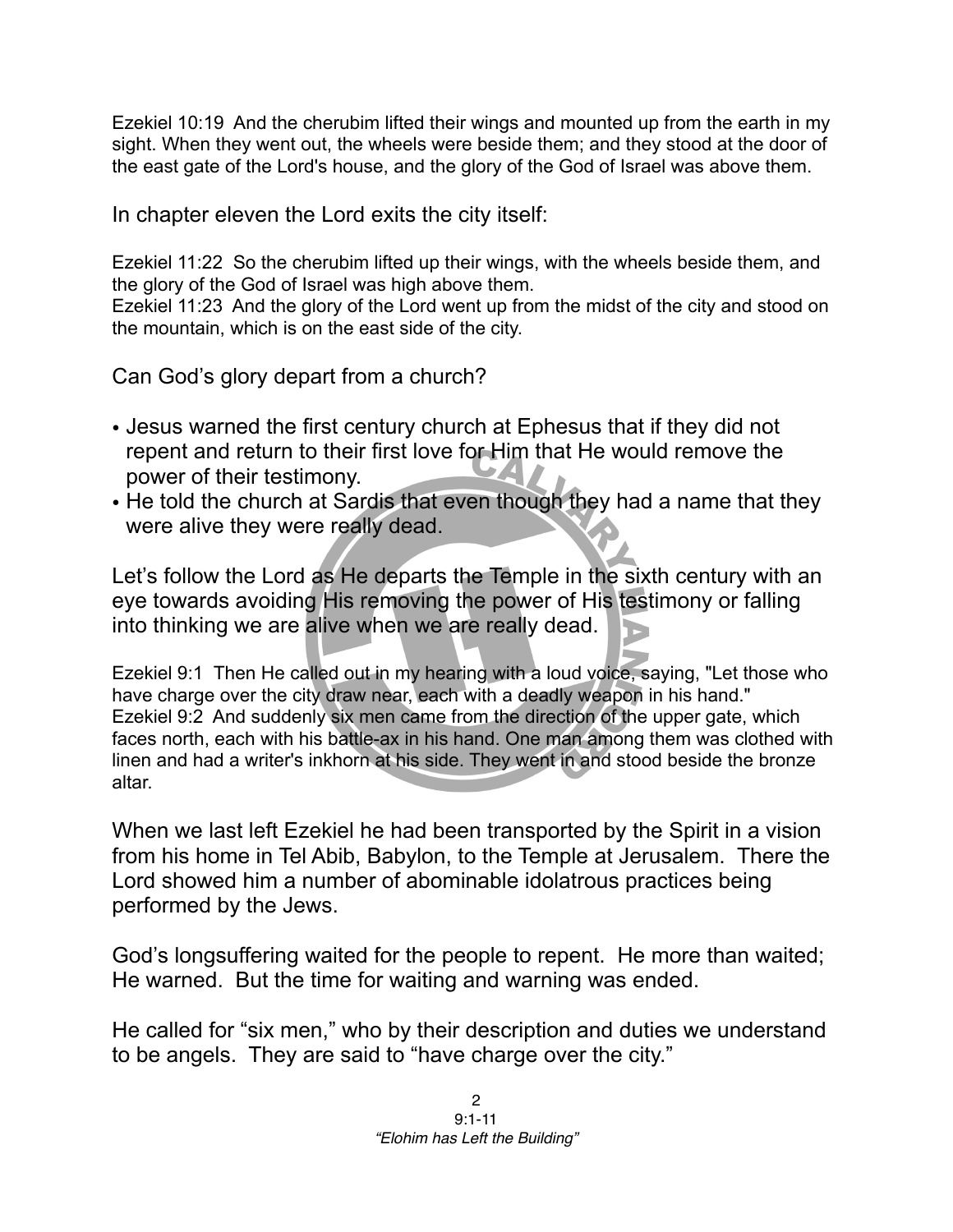Every now and then we get a glimpse of the spiritual world all around us. In the Book of Daniel we see that the angel Gabriel was detained by a mighty demon, called the Prince of Persia, until Michael the archangel came along. Elijah asks God to open the eyes of his servant to see the heavenly armies surrounding and protecting them. Here in Ezekiel we see that six mighty angels had charge over Jerusalem.

Reading about these things some believers have concluded that there are territorial demons and that we must identify them and go to spiritual battle against them.

*That's a huge unscriptural leap into weirdness!* Angels fight angels but we do not. If you want to do battle, you're told how in the Revelation where we read of God's saints, "they overcame him by the blood of the lamb and the word of their testimony, they loved not their lives unto death."

Want to fight demons? Walk with the Lord with a good testimony and be willing to give all of yourself serving Him. There's no need to get the names of territorial demons.

The angels who had charge over Jerusalem were reassigned to carry out judgment against the Jews. They came with battle-axes and, in a moment, we'll see that they go through the Temple and the city slaughtering Jews.

The angels don't literally slaughter the Jews. The Babylonian army will slaughter the Jews when the siege ends and they breech the walls. What is being conveyed in the vision is that the real protection of a sanctuary or a city or a nation is God. And the real judgment against a people comes from God - regardless the agent He uses.

You are introduced to a seventh person. He is armed, as it were, with an "inkhorn," which is a small case with writing implements in it.

Ezekiel 9:3 Now the glory of the God of Israel had gone up from the cherub, where it had been, to the threshold of the temple. And He called to the man clothed with linen, who had the writer's inkhorn at his side;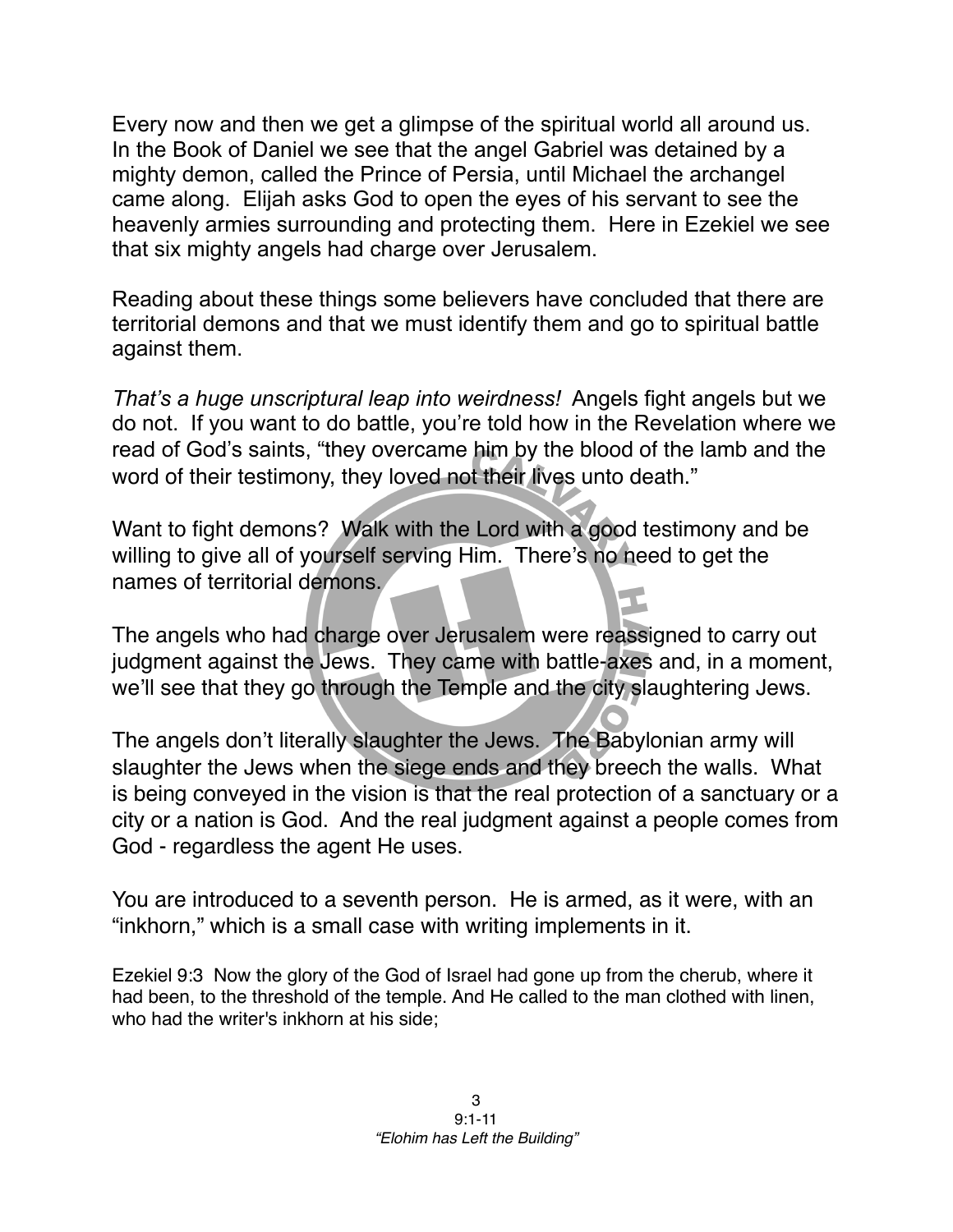Ezekiel 9:4 and the Lord said to him, "Go through the midst of the city, through the midst of Jerusalem, and put a mark on the foreheads of the men who sigh and cry over all the abominations that are done within it."

Some among the population of Jerusalem were grieved by the sins of their fellow Jews. They sighed and cried "over all the abominations" that were being done.

Are you sensitive? Or desensitized? The world, the flesh, and the devil are all working overtime to desensitize you to sin. The Holy Spirit, however, lives within you. He remains sensitive to sin. Let Him lead you in a path of righteousness, along the narrow path filled with the joy of the Lord.

If you and I are not grieved about sin then chances are we are grieving the Holy Spirit in our sin. Sin is only pleasurable for a season. In the end it brings death and destruction. Look past the moment to eternity.

What was the "mark" of the blessed? Scholars say that the word translated "mark" is the last letter of the Hebrew alphabet, pronounced tav or taw. It was a simple mark, two cossed lines similar to an ʻx.' Some have tried to insinuate that it was a form of the Cross but that is probably going too far.

Those marked were saved from the slaughter.

Ezekiel 9:5 To the others He said in my hearing, "Go after him through the city and kill; do not let your eye spare, nor have any pity.

Ezekiel 9:6 Utterly slay old and young men, maidens and little children and women; but do not come near anyone on whom is the mark; and begin at My sanctuary." So they began with the elders who were before the temple.

When reading this the emphasis should be on their sin. Sin is an equalizer of persons. It brings death upon you no matter your gender or status or age. The wages of sin is death and we all deserve it, young and old, male and female.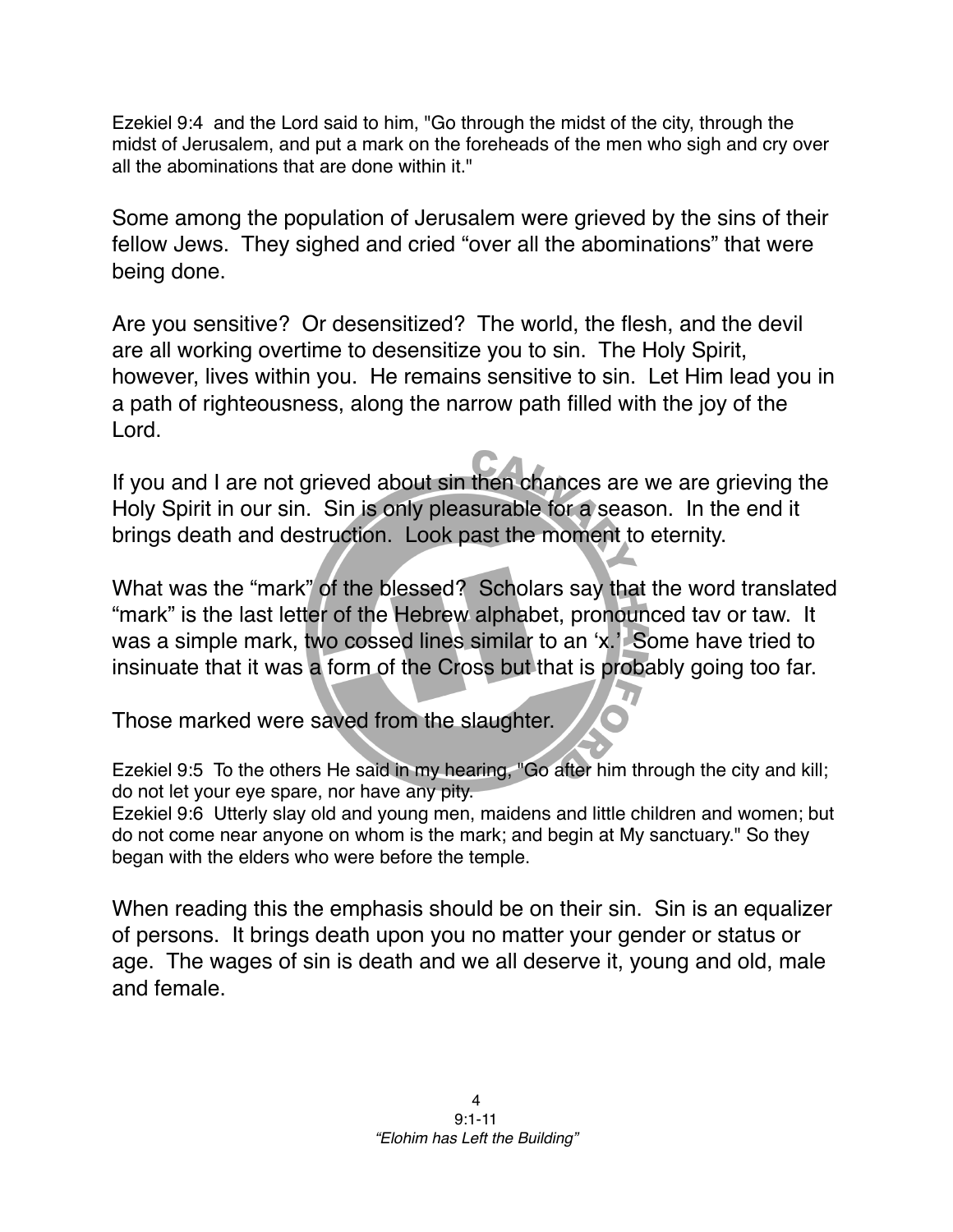God had made a way for mankind to atone for sin in the sanctuary but they had abandoned it when they abandoned Him. Now He was abandoning them to their natural state.

"They began with the elders." Leaders, take note! Before we blame or judge others let's go before the Lord and examine ourselves.

Ezekiel 9:7 Then He said to them, "Defile the temple, and fill the courts with the slain. Go out!" And they went out and killed in the city.

The Temple was to become a morgue. Piles of the slain were to be dragged in to its courts. It would be quite literally a ʻdead' church!

When sinners who need Jesus come in to the church then we are a hospital for them. When saints come in to the church living in and practicing habitual sin then it is a morgue.

Ezekiel 9:8 So it was, that while they were killing them, I was left alone; and I fell on my face and cried out, and said, "Ah, Lord God! Will You destroy all the remnant of Israel in pouring out Your fury on Jerusalem?"

Didn't God instruct the angel-cutioners to spare the marked men and women and children? Yes, but Ezekiel was fearful they would be caught in the carnage.

Carnage is coming. It isn't the Mayan prediction of 2012. It is God's promise of the time of Jacob's Trouble, the seven year Great Tribulation.

We will not go through any portion of the great and terrible time of trouble that is coming upon the earth. But in the world, until that time, we will have tribulation. It may be tribulation with a little "t," but it can seem awfully major when we are going through it.

The Lord knows those who are His. Believers are said to be "sealed" with the Holy Spirit, "who is a deposit guaranteeing our inheritance until the redemption of those who are God's possession - to the praise of his glory" (Ephesians 1:13-14). The picture of being sealed with the Spirit is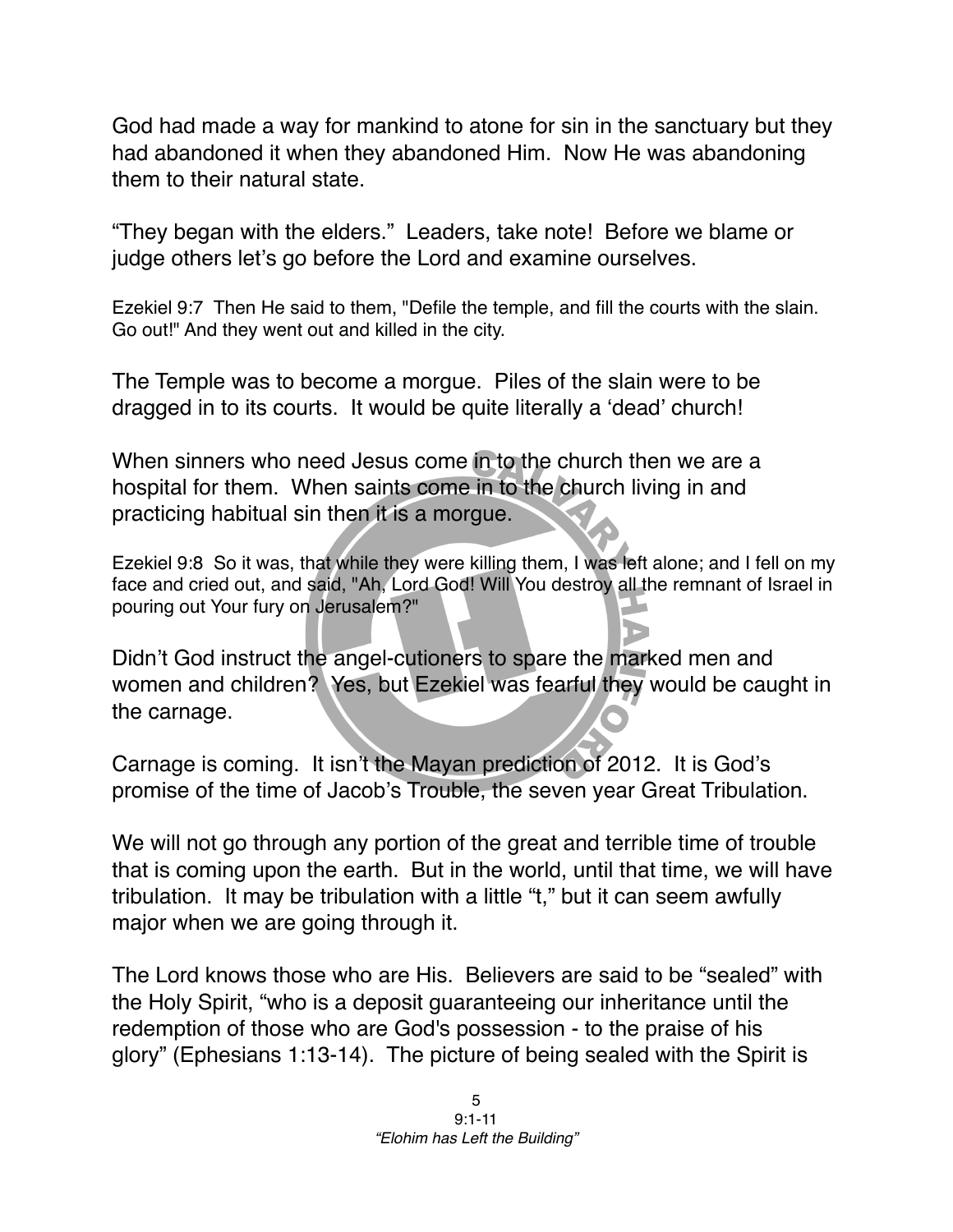one of ownership and possession. God has promised eternal life to all who believe in Christ, and as a guarantee that He will keep His promise He has sent the Holy Spirit to indwell the believer until the day of redemption.

Prior to Christ's death, resurrection, and ascension into Heaven, the Holy Spirit had a "come and go" relationship with people.

- The Holy Spirit indwelt King Saul, but then departed from him (First Samuel 16:14).
- Instead, the Spirit came upon David (First Samuel 16:13).
- After his adultery with Bathsheba, David feared that the Holy Spirit would be taken from him (Psalm 51:11).

All of this changed after Jesus' ascension into Heaven. The Holy Spirit began permanently indwelling believers. The permanent indwelling of the Holy Spirit is the fulfillment of God's promise to always be with us and never forsake us.

Angels and demons can see we have been sealed. It's like a mark. We are marked men and women.

Are we making our mark, so to speak, by living consistent with our faith in Jesus? While the sealing of the Spirit is not really visible, its effects ought to be. Nonbelievers especially ought to be able to see and sense something different from your words and your walk.

The angels "went out and killed in the city." Their actions in this vision represented what would happen shortly at the hands of the Babylonian army.

Ezekiel 9:9 Then He said to me, "The iniquity of the house of Israel and Judah is exceedingly great, and the land is full of bloodshed, and the city full of perversity; for they say, 'The Lord has forsaken the land, and the Lord does not see!' Ezekiel 9:10 And as for Me also, My eye will neither spare, nor will I have pity, but I will recompense their deeds on their own head."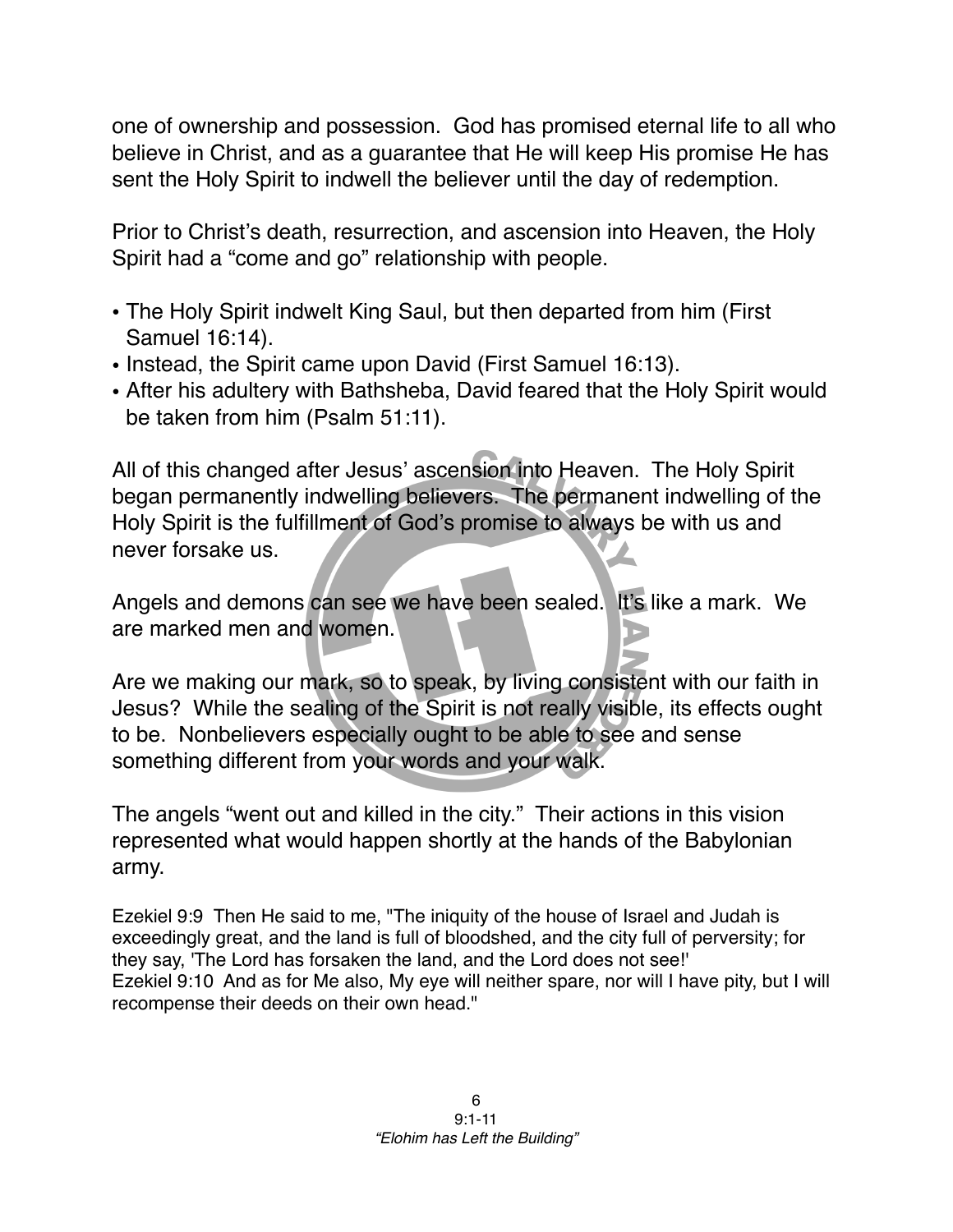"Bloodshed" and "perversity" summarized Jewish society. Violence and immorality. We are right there as a society.

People wonder, Where is America in Bible prophecy? If the rapture happened right now our nation would be devastated. Those left behind would fall in line with some kind of global government.

We talked about the worldview of the Jews last week. It was, "the Lord has forsaken the land, and the Lord does not see." *Neither were true!*

How does it help to blame God for pain and suffering? If you eliminate God then what hope is there? What help is there?

None. None whatsoever. I studied existential philosophy - whose worldview is essentially that if there is a God He has forsaken His creation and we are on our own. Their conclusion is that life is absurd at best; it has no meaning or purpose. Great starting point, huh?

God would "recompense their deeds on their own head." There is personal responsibility for our actions. I say there must therefore be free will.

Do I understand my free will and God's absolute sovereignty? No. I am not asked to understand it. If my efforts to understand it eliminate one or the other than I have ventured into a realm of extra-biblical speculation.

Ezekiel 9:11 Just then, the man clothed with linen, who had the inkhorn at his side, reported back and said, "I have done as You commanded me."

Those to be spared were now properly marked. The killing could begin.

One day the very last believer of the church age in which we live will be sealed with the Holy Spirit. Jesus will resurrect and rapture His church. After that the Great Tribulation can begin.

In the mean time, you are marked to make your mark.